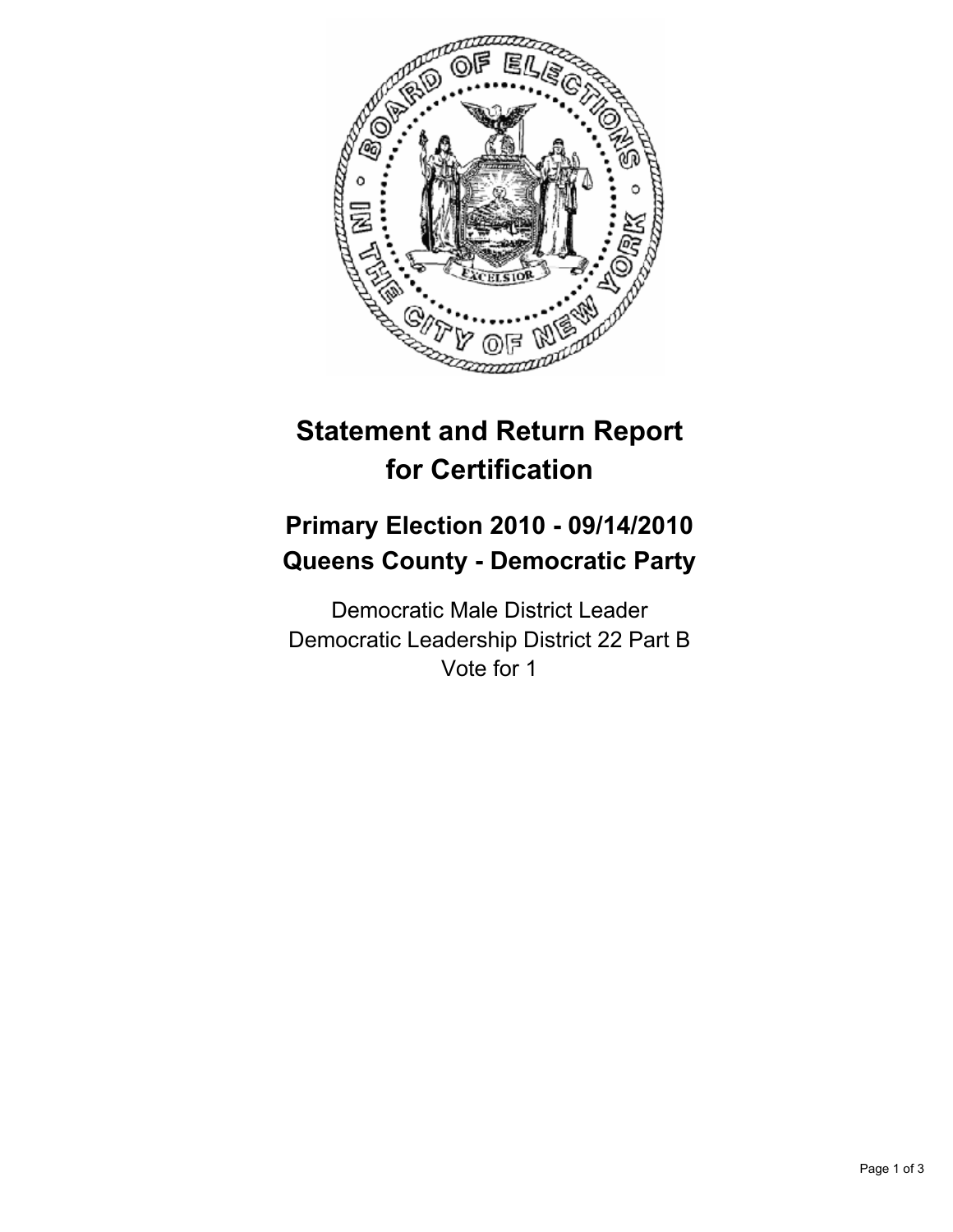

### **Assembly District 22**

| PUBLIC COUNTER                  | 2,020 |
|---------------------------------|-------|
| <b>EMERGENCY</b>                | 0     |
| ABSENTEE/MILITARY               | 91    |
| <b>AFFIDAVIT</b>                | 17    |
| S.J. JUNG                       | 1,012 |
| <b>TERENCE Y PARK</b>           | 643   |
| <b>BRANDON YATES (WRITE-IN)</b> |       |
| JAMES TRIKAS (WRITE-IN)         |       |
| <b>Total Votes</b>              | 1.657 |
|                                 |       |